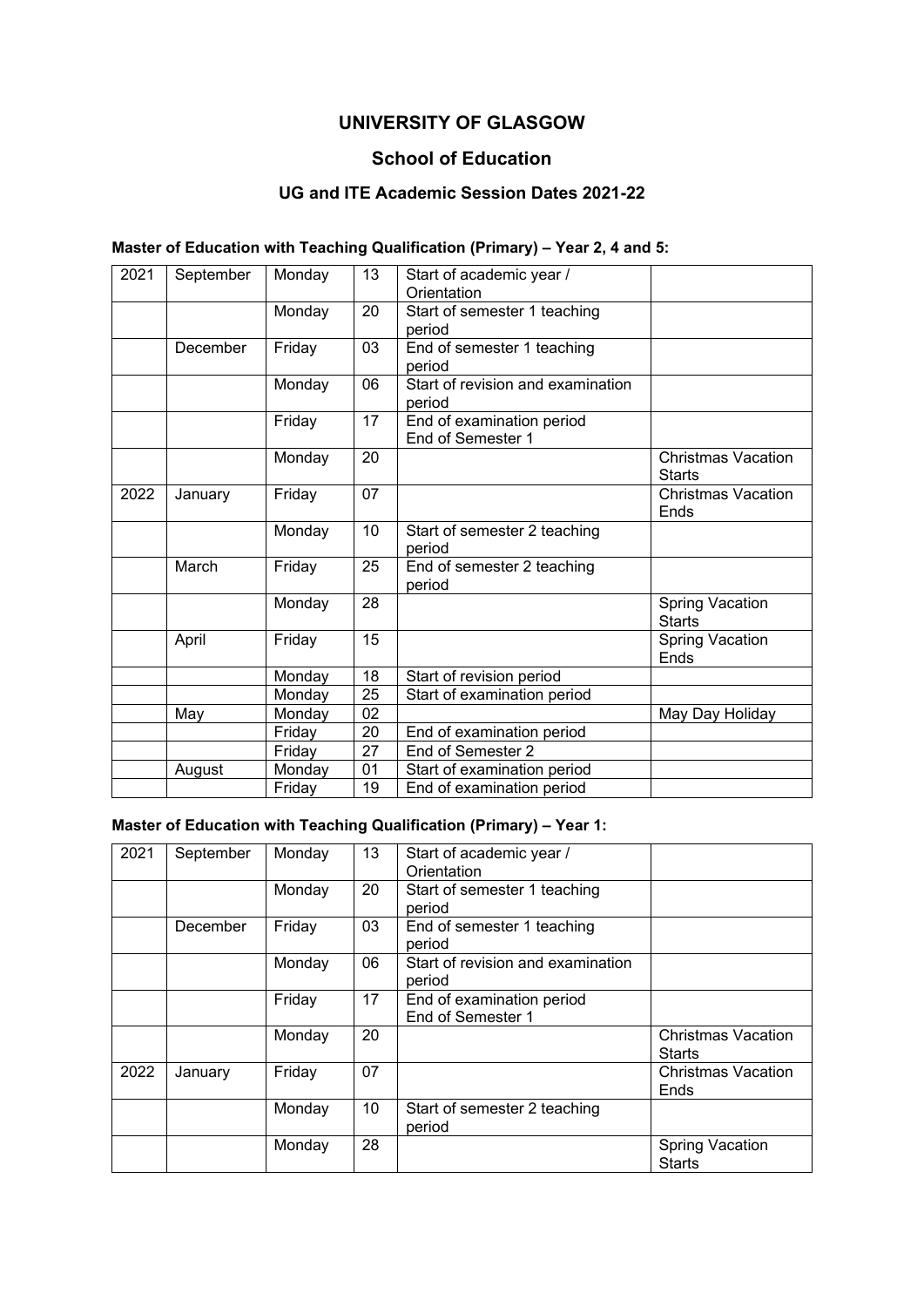| April  | Friday | 15 |                                | <b>Spring Vacation</b> |
|--------|--------|----|--------------------------------|------------------------|
|        |        |    |                                | Ends                   |
|        | Monday | 18 | Start of revision period       |                        |
|        | Monday | 25 | Start of examination period    |                        |
| May    | Monday | 02 |                                | May Day Holiday        |
|        | Friday | 20 | End of examination period      |                        |
|        | Monday | 23 | Teaching continues             |                        |
| June   | Friday | 03 | End of semester 2 teaching/end |                        |
|        |        |    | of school placement            |                        |
| August | Monday | 01 | Start of examination period    |                        |
|        | Friday | 19 | End of examination period      |                        |

## **Master of Education with Teaching Qualification (Primary) – Year 3:**

| 2021 | August   | Monday | 23 | Start of academic year /<br>Orientation           |                                            |
|------|----------|--------|----|---------------------------------------------------|--------------------------------------------|
|      |          | Monday | 30 | Start of semester 1 teaching                      |                                            |
|      |          |        |    | period                                            |                                            |
|      | December | Friday | 03 | End of semester 1 teaching<br>period              |                                            |
|      |          | Monday | 06 | Start of revision and examination<br>period       |                                            |
|      |          | Friday | 17 | End of examination period<br>End of Semester 1    |                                            |
|      |          | Monday | 20 |                                                   | <b>Christmas Vacation</b><br><b>Starts</b> |
| 2022 | January  | Friday | 07 |                                                   | <b>Christmas Vacation</b><br>Ends          |
|      |          | Monday | 10 | Start of semester 2 teaching<br>period            |                                            |
|      |          | Monday | 28 |                                                   | <b>Spring Vacation</b><br><b>Starts</b>    |
|      | April    | Friday | 15 |                                                   | <b>Spring Vacation</b><br>Ends             |
|      |          | Monday | 18 | Start of revision period                          |                                            |
|      |          | Monday | 25 | Start of examination period                       |                                            |
|      | May      | Monday | 02 |                                                   | May Day Holiday                            |
|      |          | Friday | 20 | End of examination period/end<br>school placement |                                            |
|      |          | Friday | 27 | End of Semester 2                                 |                                            |
|      | August   | Monday | 01 | Start of examination period                       |                                            |
|      |          | Friday | 19 | End of examination period                         |                                            |

## **Master of Design and Technological Education – Year 1:**

| 2021 | September | Monday | 13 | Start of academic year /<br>Orientation        |                                            |
|------|-----------|--------|----|------------------------------------------------|--------------------------------------------|
|      |           | Monday | 20 | Start of semester 1 teaching<br>period         |                                            |
|      | December  | Friday | 03 | End of semester 1 teaching<br>period           |                                            |
|      |           | Monday | 06 | Start of revision and examination<br>period    |                                            |
|      |           | Friday | 17 | End of examination period<br>End of Semester 1 |                                            |
|      |           | Monday | 20 |                                                | <b>Christmas Vacation</b><br><b>Starts</b> |
| 2022 | January   | Friday | 07 |                                                | <b>Christmas Vacation</b><br>Ends          |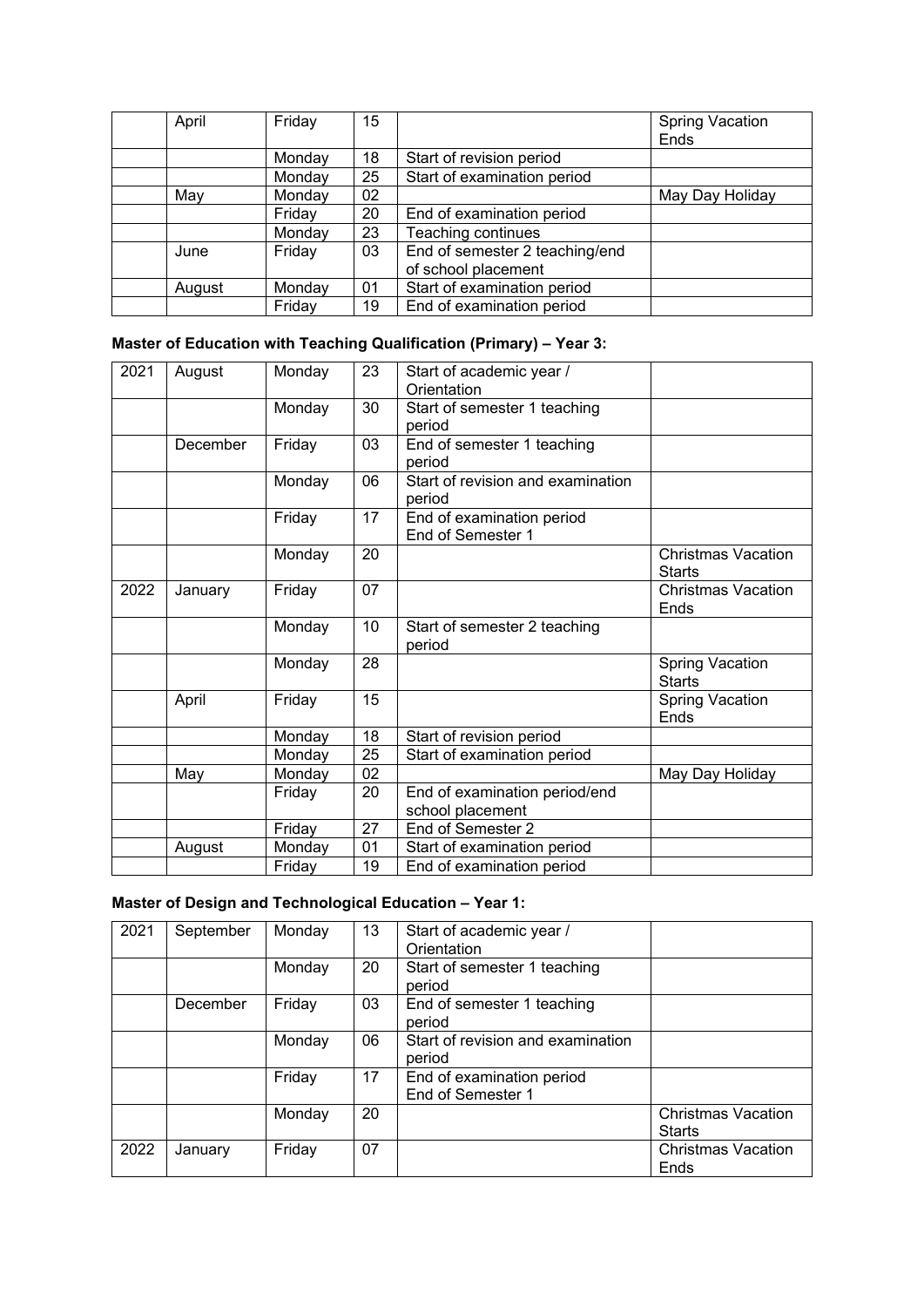|        | Monday | 10 | Start of semester 2 teaching<br>period       |                                         |
|--------|--------|----|----------------------------------------------|-----------------------------------------|
|        | Monday | 28 |                                              | <b>Spring Vacation</b><br><b>Starts</b> |
| April  | Friday | 15 |                                              | <b>Spring Vacation</b><br>Ends          |
|        | Monday | 18 | Start of revision period                     |                                         |
|        | Monday | 25 | Start of examination period                  |                                         |
| May    | Monday | 02 |                                              | May Day Holiday                         |
|        | Friday | 20 | End of examination period                    |                                         |
|        | Friday | 27 | End of Semester 2/end of school<br>placement |                                         |
| August | Monday | 01 | Start of examination period                  |                                         |
|        | Friday | 19 | End of examination period                    |                                         |

## **Master of Design and Technological Education – Year 2:**

| 2021 | September | Monday | 13 | Start of academic year /<br>Orientation |                           |
|------|-----------|--------|----|-----------------------------------------|---------------------------|
|      |           | Monday | 20 | Start of semester 1 teaching            |                           |
|      |           |        |    | period                                  |                           |
|      | December  | Friday | 03 | End of semester 1 teaching              |                           |
|      |           |        |    | period                                  |                           |
|      |           | Monday | 06 | Start of revision and examination       |                           |
|      |           |        |    | period                                  |                           |
|      |           | Friday | 17 | End of examination period               |                           |
|      |           |        |    | End of Semester 1                       |                           |
|      |           | Monday | 20 |                                         | <b>Christmas Vacation</b> |
|      |           |        |    |                                         | <b>Starts</b>             |
| 2022 | January   | Friday | 07 |                                         | <b>Christmas Vacation</b> |
|      |           |        |    |                                         | Ends                      |
|      |           | Monday | 10 | Start of semester 2 teaching            |                           |
|      |           |        |    | period                                  |                           |
|      | March     | Friday | 25 | End of semester 2 teaching              |                           |
|      |           |        |    | period                                  |                           |
|      |           | Monday | 28 |                                         | <b>Spring Vacation</b>    |
|      |           |        |    |                                         | <b>Starts</b>             |
|      | April     | Friday | 15 |                                         | <b>Spring Vacation</b>    |
|      |           |        |    |                                         | Ends                      |
|      |           | Monday | 18 | Start of revision period                |                           |
|      |           | Monday | 25 | Start of examination period             |                           |
|      | May       | Monday | 02 |                                         | May Day Holiday           |
|      |           | Friday | 20 | End of examination period               |                           |
|      |           | Friday | 27 | End of Semester 2                       |                           |
|      | August    | Monday | 01 | Start of examination period             |                           |
|      |           | Friday | 19 | End of examination period               |                           |

## **Bachelor of Technological Education – Year 3:**

| 2021 | September | Monday | 13 | Start of academic year /<br>Orientation        |  |
|------|-----------|--------|----|------------------------------------------------|--|
|      |           | Monday | 20 | Start of semester 1 teaching<br>period         |  |
|      | December  | Friday | 03 | End of semester 1 teaching<br>period           |  |
|      |           | Monday | 06 | Start of revision and examination<br>period    |  |
|      |           | Friday | 17 | End of examination period<br>End of Semester 1 |  |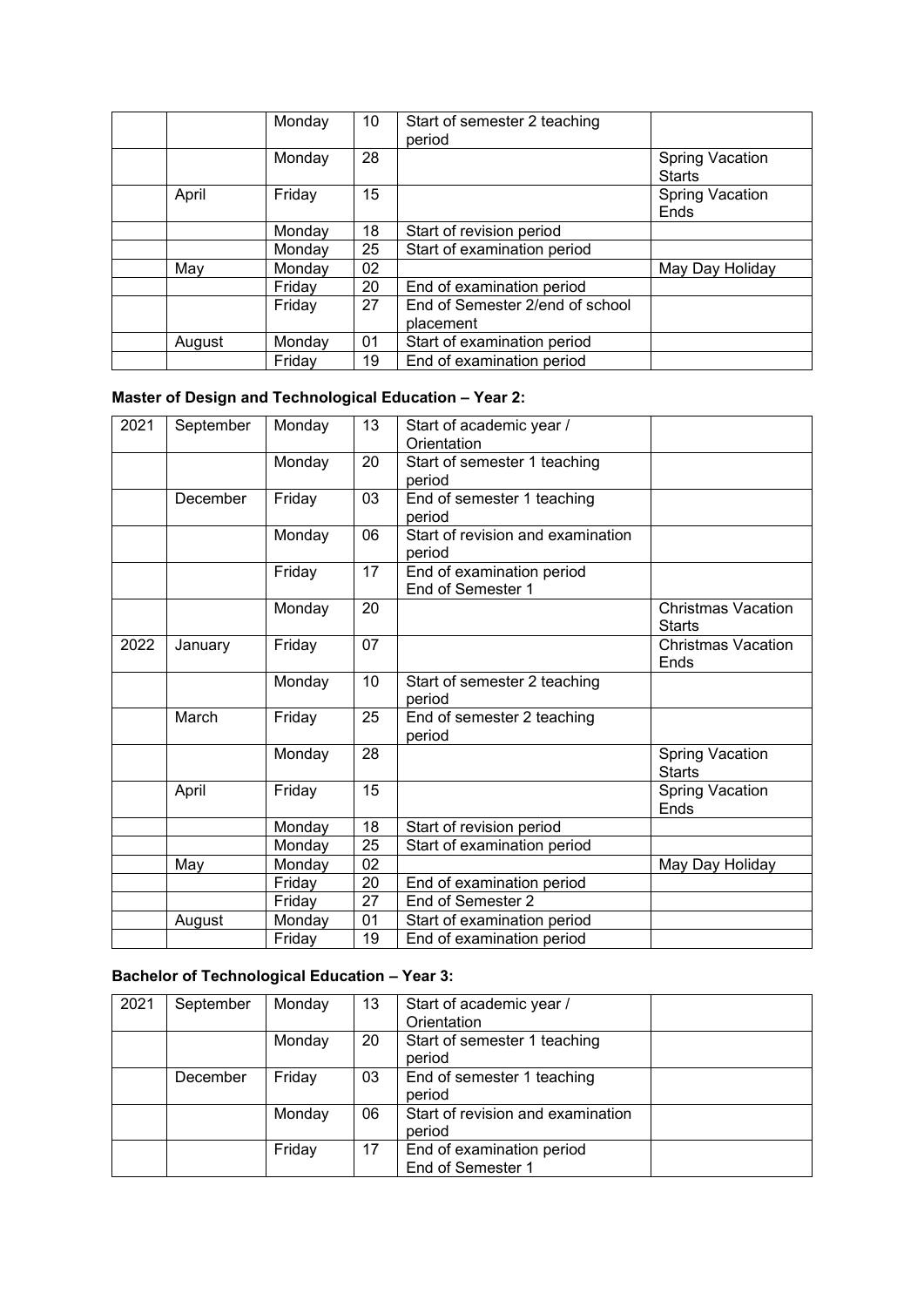|      |         | Monday | 20 |                                                      | Christmas Vacation<br><b>Starts</b>     |
|------|---------|--------|----|------------------------------------------------------|-----------------------------------------|
| 2022 | January | Friday | 07 |                                                      | <b>Christmas Vacation</b><br>Ends       |
|      |         | Monday | 10 | Start of semester 2 teaching<br>period               |                                         |
|      |         | Monday | 28 |                                                      | <b>Spring Vacation</b><br><b>Starts</b> |
|      | April   | Friday | 15 |                                                      | <b>Spring Vacation</b><br>Ends          |
|      |         | Monday | 18 | Start of revision period                             |                                         |
|      |         | Monday | 25 | Start of examination period                          |                                         |
|      | May     | Monday | 02 |                                                      | May Day Holiday                         |
|      |         | Friday | 20 | End of examination period/end of<br>school placement |                                         |
|      |         | Friday | 27 | End of Semester 2                                    |                                         |
|      | August  | Monday | 01 | Start of examination period                          |                                         |
|      |         | Fridav | 19 | End of examination period                            |                                         |

# **Bachelor of Technological Education – Year 4:**

| 2021 | September | Monday | 13              | Start of academic year /<br>Orientation                          |                                            |
|------|-----------|--------|-----------------|------------------------------------------------------------------|--------------------------------------------|
|      |           | Monday | 20              | Start of semester 1 teaching<br>period                           |                                            |
|      | December  | Friday | 03              | End of semester 1 teaching<br>period                             |                                            |
|      |           | Monday | 06              | Start of revision and examination<br>period                      |                                            |
|      |           | Friday | $\overline{17}$ | End of examination period<br>End of Semester 1                   |                                            |
|      |           | Monday | 20              |                                                                  | <b>Christmas Vacation</b><br><b>Starts</b> |
| 2022 | January   | Friday | 07              |                                                                  | <b>Christmas Vacation</b><br>Ends          |
|      |           | Monday | 05              | Start of semester 2 teaching<br>period/start of school placement |                                            |
|      | March     | Friday | 25              | End of semester 2 teaching<br>period                             |                                            |
|      |           | Monday | 28              |                                                                  | <b>Spring Vacation</b><br><b>Starts</b>    |
|      | April     | Friday | 15              |                                                                  | <b>Spring Vacation</b><br>Ends             |
|      |           | Monday | $\overline{18}$ | Start of revision period                                         |                                            |
|      |           | Monday | 25              | Start of examination period                                      |                                            |
|      | May       | Monday | 02              |                                                                  | May Day Holiday                            |
|      |           | Friday | 20              | End of examination period                                        |                                            |
|      |           | Friday | 27              | End of Semester 2                                                |                                            |
|      | August    | Monday | 01              | Start of examination period                                      |                                            |
|      |           | Friday | 19              | End of examination period                                        |                                            |
|      |           |        |                 |                                                                  |                                            |

#### **BA Childhood Practice – All Years:**

| 2021 | August   | Monday | 16 | Start of academic year /               |  |
|------|----------|--------|----|----------------------------------------|--|
|      |          |        |    | Orientation                            |  |
|      |          | Monday | 23 | Start of semester 1 teaching<br>period |  |
|      | December | Friday | 03 | End of semester 1 teaching<br>period   |  |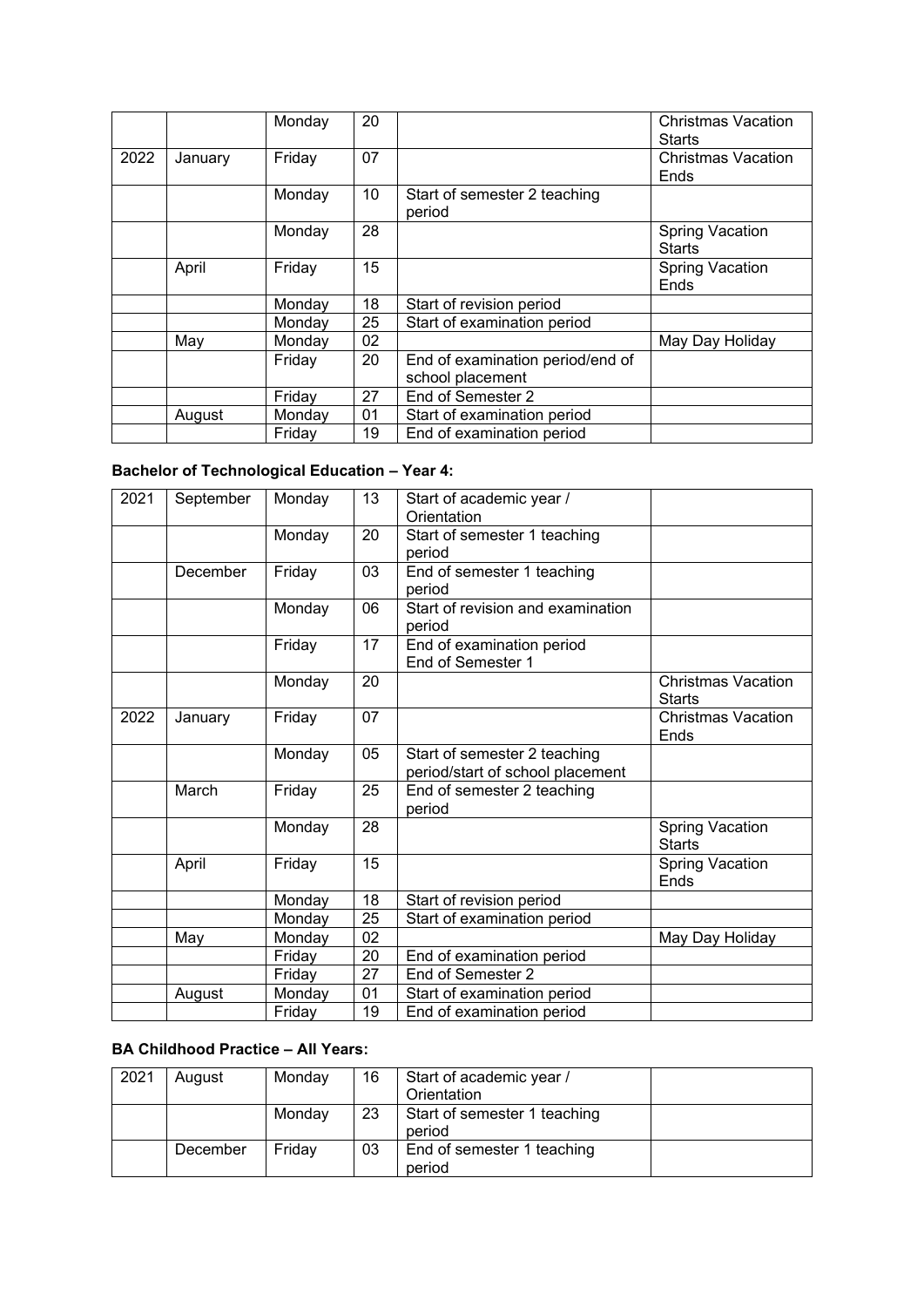|      |         | Monday | 06 | Start of revision and examination      |                                            |
|------|---------|--------|----|----------------------------------------|--------------------------------------------|
|      |         |        |    | period                                 |                                            |
|      |         | Friday | 17 | End of examination period              |                                            |
|      |         |        |    | End of Semester 1                      |                                            |
|      |         | Monday | 20 |                                        | <b>Christmas Vacation</b><br><b>Starts</b> |
| 2022 | January | Friday | 07 |                                        | <b>Christmas Vacation</b><br>Ends          |
|      |         | Monday | 10 | Start of semester 2 teaching<br>period |                                            |
|      |         | Monday | 28 |                                        | <b>Spring Vacation</b><br><b>Starts</b>    |
|      | April   | Friday | 15 |                                        | <b>Spring Vacation</b><br>Ends             |
|      |         | Monday | 18 | Start of revision period               |                                            |
|      |         | Monday | 25 | Start of examination period            |                                            |
|      | May     | Monday | 02 |                                        | May Day Holiday                            |
|      |         | Friday | 20 | End of examination period              |                                            |
|      |         | Monday | 23 | Teaching continues                     |                                            |
|      | June    | Friday | 10 | End of semester 2 teaching             |                                            |
|      |         |        |    | period                                 |                                            |
|      | August  | Monday | 01 | Start of examination period            |                                            |
|      |         | Friday | 19 | End of examination period              |                                            |

## **BA Community Development – Years 1, 2 & 4:**

| 2021 | September | Monday | 13 | Start of academic year /<br>Orientation |                           |
|------|-----------|--------|----|-----------------------------------------|---------------------------|
|      |           | Monday | 20 | Start of semester 1 teaching            |                           |
|      |           |        |    | period                                  |                           |
|      | December  | Friday | 03 | End of semester 1 teaching              |                           |
|      |           |        |    | period                                  |                           |
|      |           | Monday | 06 | Start of revision and examination       |                           |
|      |           |        |    | period                                  |                           |
|      |           | Friday | 17 | End of examination period               |                           |
|      |           |        |    | End of Semester 1                       |                           |
|      |           | Monday | 20 |                                         | <b>Christmas Vacation</b> |
|      |           |        |    |                                         | <b>Starts</b>             |
| 2022 | January   | Friday | 07 |                                         | <b>Christmas Vacation</b> |
|      |           |        |    |                                         | Ends                      |
|      |           | Monday | 10 | Start of semester 2 teaching            |                           |
|      |           |        |    | period                                  |                           |
|      |           | Monday | 28 |                                         | <b>Spring Vacation</b>    |
|      |           |        |    |                                         | <b>Starts</b>             |
|      | April     | Friday | 15 |                                         | <b>Spring Vacation</b>    |
|      |           |        |    |                                         | Ends                      |
|      |           | Monday | 18 | Start of revision period                |                           |
|      |           | Monday | 25 | Start of examination period             |                           |
|      |           | Friday | 29 | End of semester 2 teaching              |                           |
|      |           |        |    | period                                  |                           |
|      | May       | Monday | 02 |                                         | May Day Holiday           |
|      |           | Friday | 20 | End of examination period               |                           |
|      |           | Friday | 27 | End of Semester 2                       |                           |
|      | August    | Monday | 01 | Start of examination period             |                           |
|      |           | Friday | 19 | End of examination period               |                           |